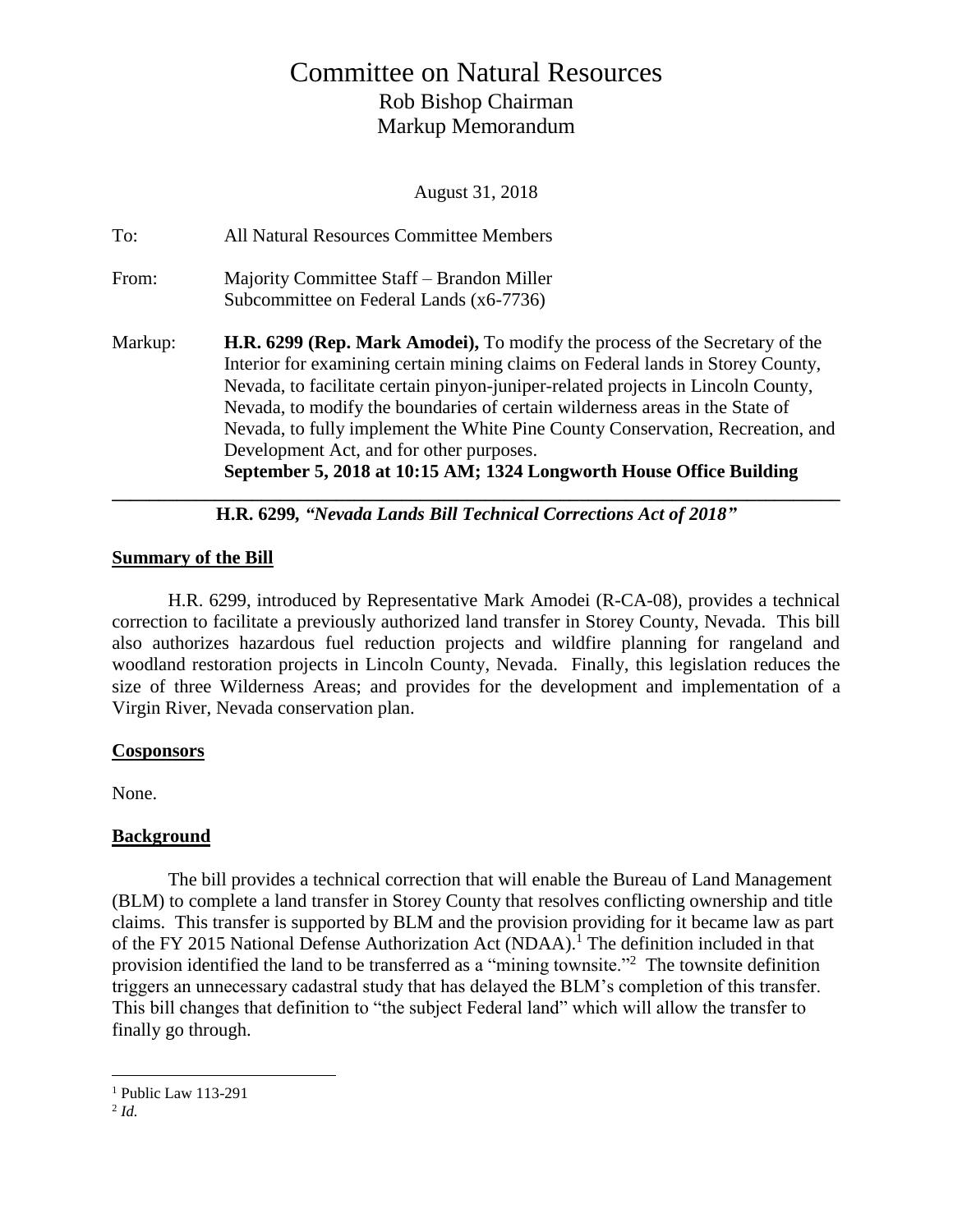The bill also makes a technical correction to help implement a multiple species habitat conservation plan (MSHCP) to benefit economic development and expansion in Mesquite, Nevada. In 2002, the U.S. Fish and Wildlife Service (FWS) required the City of Mesquite to create a MSHCP to protect several species in the Lower Virgin River Basin before moving ahead with two land acquisitions. The City planned to use funds from the Mesquite Lands Act<sup>3</sup> -- a law passed by Congress in 1986 that allowed the city to acquire and develop the lands -- to complete the MSHCP. FWS signed a memorandum of agreement (MOA) with Mesquite to carry out the law. This agreement expired in 2014 and the FWS refused to sign a new MOA or allow the City access to necessary funding because it did not feel that the law provided explicit authority for them to implement the MSHCP. As a result, all efforts to advance the MSHCP and expand the City are at a stand-still. This bill remedies the problem by making a technical correction to the Mesquite Lands Act that will provide the necessary authority to FWS to implement the conservation plan, after it signs a new MOA with the City of Mesquite.

Another provision of the bill assists rangeland and woodland restoration projects by authorizing BLM to use a portion of proceeds from land sales to conduct hazardous fuel reduction projects and wildfire planning in pinyon-juniper landscapes. Under the Lincoln County Land Act of 2000 (LCLA),<sup>4</sup> and Lincoln County Conservation, Recreation and Development Act of 2004 (LCCRDA),<sup>5</sup> 85 percent of proceeds from the sale of federal lands are managed in special accounts with prescribed uses by BLM. This bill provides BLM with flexibility to determine which projects can be funded for pinyon-juniper landscape restoration projects using existing funds in the special account. Thinning of pinyon-juniper stands will help to prevent catastrophic wildfires as well as protect and enhance greater sage-grouse habitat in the County.

 Lastly, the bill makes several boundary adjustments that collectively reduce three wilderness areas in White Pine and Nye Counties by approximately 50 acres. The bill reduces the Mt. Moriah Wilderness Area by 23 acres to improve public access to the Big Canyon Trailhead main road and facilities. The bill reduces the High Schells Wilderness Area by 11.7 acres to adjust a road and provide land to an existing Girl Scout Camp. Finally, the bill reduces the size of the Arc Dome Wilderness Area by approximately 10 acres to release a small dam owned and operated by the Yamba Tribe.

#### **Major Provisions of H.R. 6299**

#### **SEC. 2. AMENDMENT TO CONVEYANCE OF FEDERAL LAND IN STOREY COUNTY, NEVEDA.**

• Amends the FY 2015 NDAA to change the definition of the land in question from "a mining townsite" to "the subject Federal land." The townsite definition triggers an unnecessary cadastral survey that has delayed BLM from completing the transfer.

 $\overline{a}$ 

<sup>&</sup>lt;sup>3</sup> Public Law 99-548

<sup>4</sup> Public Law 106-298

<sup>5</sup> Public Law 108-424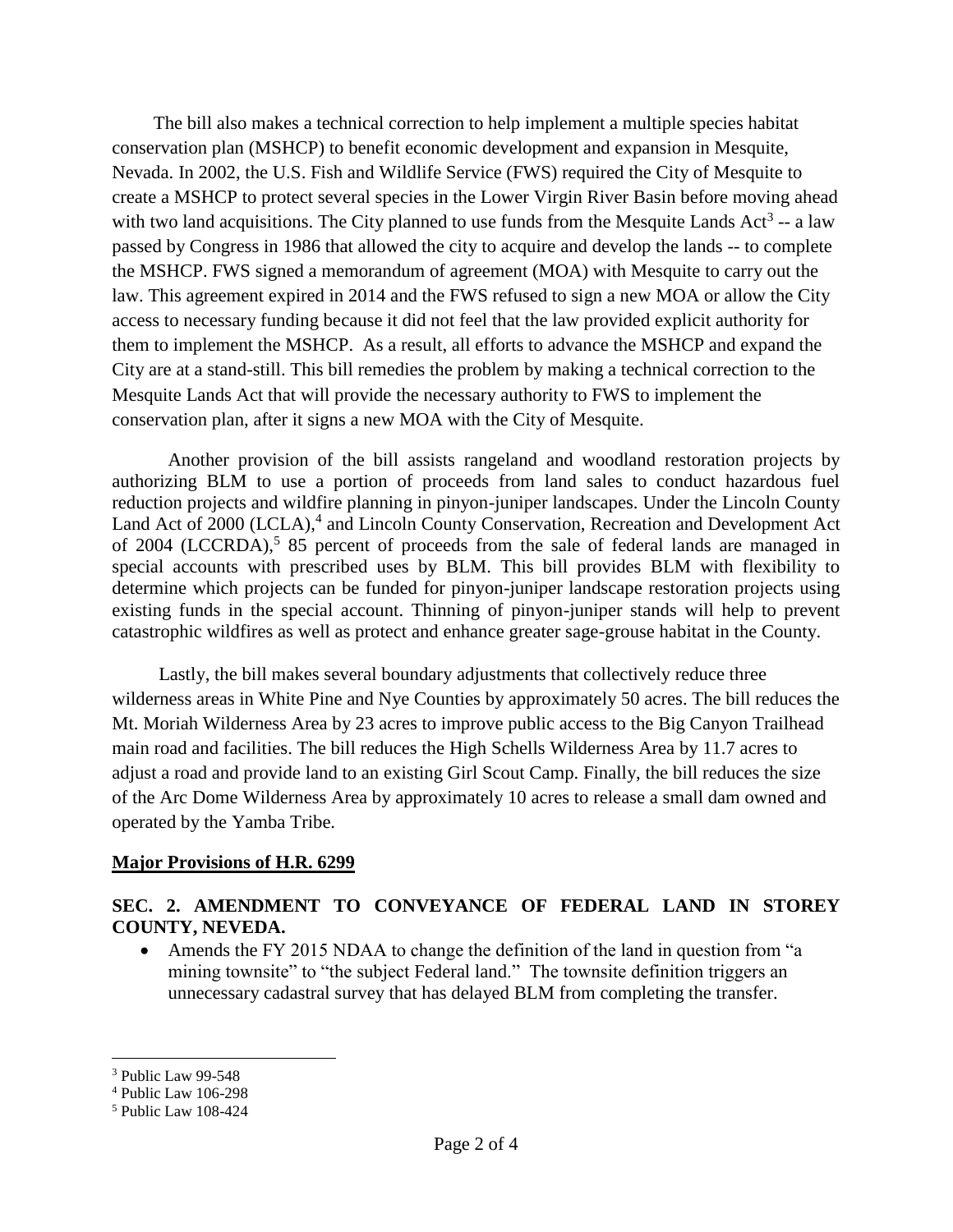#### **SEC. 3. ZIP CODE DESIGNATION**

• Requires the Postal Service to designate a single Zip Code for the area encompassing Storey County, Nevada.

## **SEC. 4. FACILITATION OF PINYON-JUNIPER RELATED PROJECTS IN LINCOLN COUNTY, NEVADA.**

- Availability of Special Account under Lincoln County Land Act of 2000 and Availability of Special Account under the Lincoln County Conservation, Recreation, and Development Act of 2004
	- o Amends the Lincoln County Land Act of 2000 and Lincoln County Conservation, Recreation, and Development Act of 2004 so that funds in the special account under each law can be used for the development and implementation of multijurisdictional hazardous fuels reduction projects and wildfire prevention planning (particularly for pinyon-juniper dominated landscapes) and other rangeland and woodland restoration projects within the County, consistent with the Ely Resource Management Plan and subject to approval by the Secretary.
	- o Amends both laws to waive cost-recovery fees for the processing of applications for rights-of-way submitted by local or regional governments within the County necessary to deliver government-provided services to land conveyed pursuant to this Act.
	- o Amends both laws to require the establishment of cooperative agreements between BLM Lincoln County for County-provided law enforcement and planning activities regarding wilderness and cultural resources, management of the Silver State OHV Trail, and planning associated with land disposal and related land use authorizations required for utility corridors and rights-of-way.
	- o Amends both laws so that 'the Lincoln County Regional Development Authority' is added to the list of recipients of certain proceeds from the sale of land parcels.
- Amends the Lincoln County Conservation, Recreation, and Development Act of 2004 so that certain lands are not withdrawn from forms of entry, appropriation, and disposal under the public land laws; location, entry, and patent under the mining laws; and operation of the mineral leasing and geothermal leasing laws.

# **SEC. 5. MT. MORIAH WILDERNESS, HIGH SCHELLS WILDERNESS, AND ARC DOME WILDERNESS BOUNDARY ADJUSTMENTS.**

- Amends the Pam White Wilderness Act to adjust the boundary of the Mt. Moriah Wilderness to include the land identified as the `Mount Moriah Wilderness Area' and `Mount Moriah Additions' on the map entitled `Eastern White Pine County' (dated November 29, 2006) and the land identified as `NFS Lands' on the map entitled `Proposed Wilderness Boundary Adjustment Mt. Moriah Wilderness Area' (dated June 18, 2014).
- Amends the Pam White Wilderness Act to adjust the boundary of the High Schells Wilderness to include the land identified as `Include as Wilderness' on the map entitled `McCoy Creek Adjustment' (dated November 3, 2014) and to exclude the land identified as `NFS Lands' on the map entitled `Proposed Wilderness Boundary Adjustment High Schells Wilderness Area' (dated June 17, 2014).